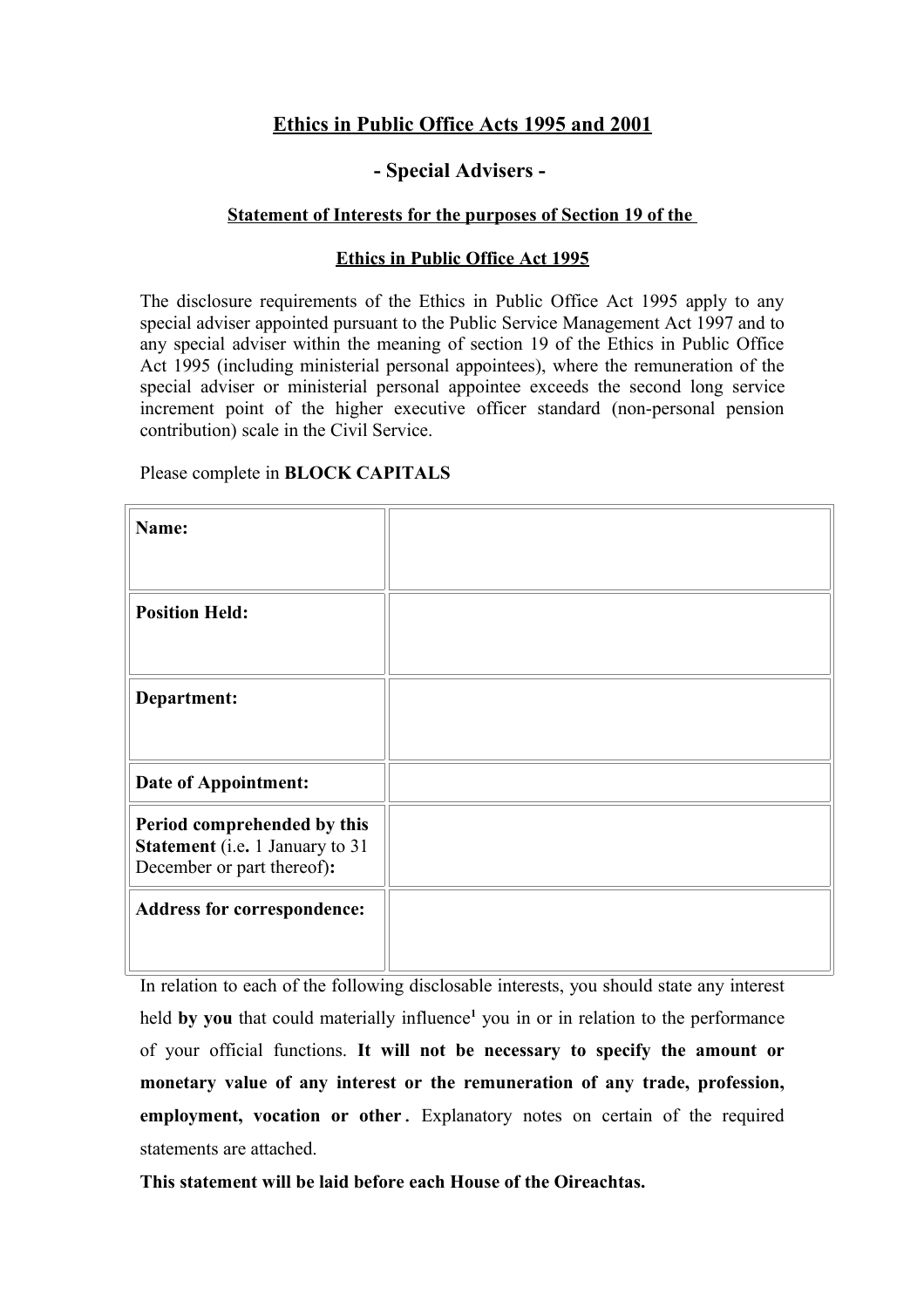# **1. OCCUPATIONAL INCOME, ETC.**

Details of any remunerated trade, profession, employment, vocation or other occupation (other than the special advisership described on the first page of this statement), the remuneration from which exceeded  $\in 2,600$ , during the period comprehended by this statement, should be listed here.

| <b>Description of Occupation</b> | <b>Business Address</b> |
|----------------------------------|-------------------------|
|                                  |                         |
|                                  |                         |
|                                  |                         |
|                                  |                         |
|                                  |                         |
|                                  |                         |
|                                  |                         |
|                                  |                         |

# **2. SHARES, ETC.**

Details of any holding of shares in, or bonds or debentures of, or other like investments in, a particular company or other enterprise or undertaking, where the aggregate value of the holding exceeded  $\in$ 13,000 at any time during the period comprehended by this statement, should be listed here**<sup>2</sup>** .

| <b>Type of Holding</b> | Where held | <b>Nature of Business</b> |
|------------------------|------------|---------------------------|
|                        |            |                           |
|                        |            |                           |
|                        |            |                           |
|                        |            |                           |
|                        |            |                           |
|                        |            |                           |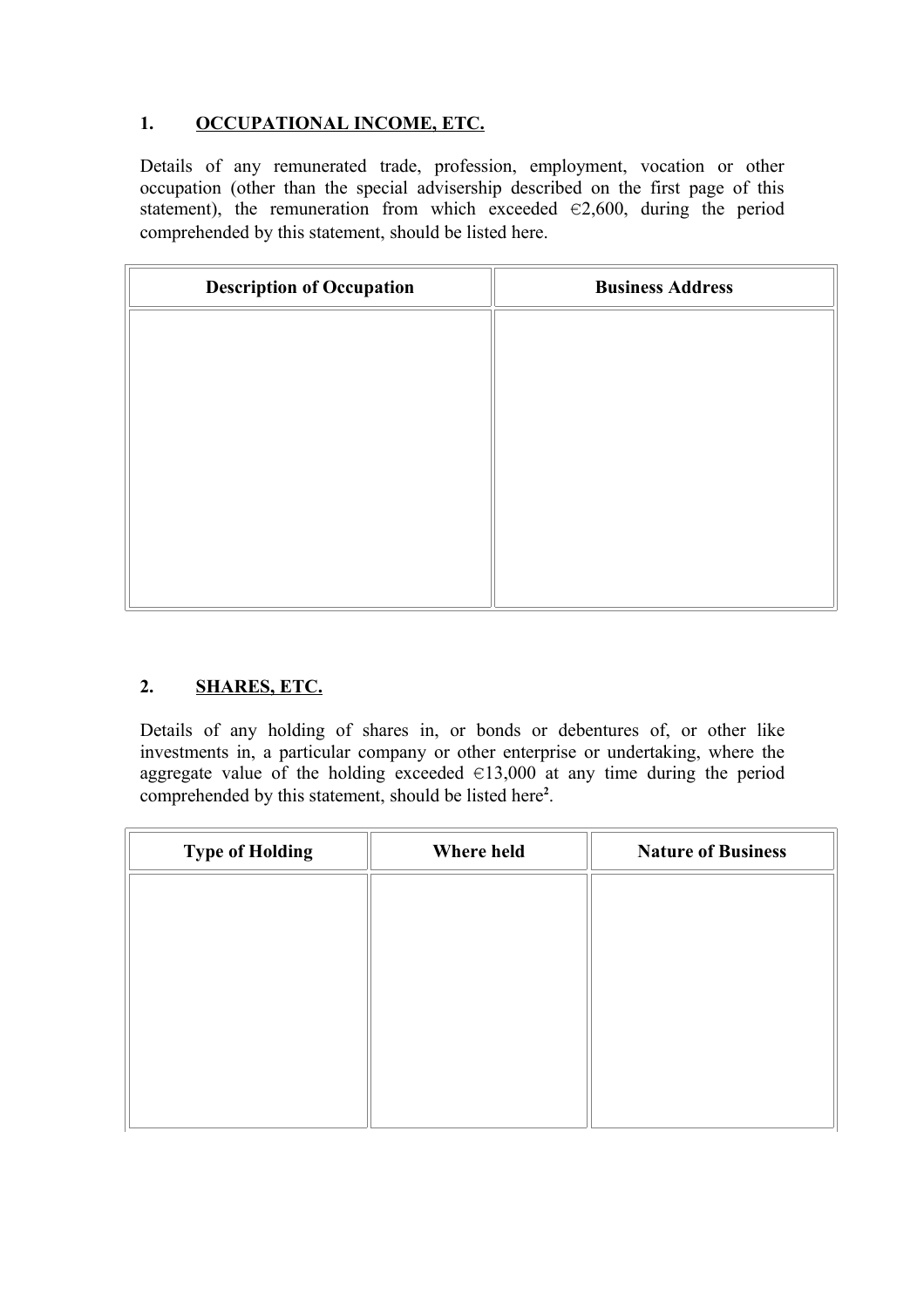# **3. DIRECTORSHIPS**

Details of any directorship or shadow directorship of any company**<sup>3</sup>** held during the period comprehended by this statement should be listed here**<sup>4</sup>** .

| <b>Type of Directorship</b> | <b>Business Address</b> | <b>Nature of Business</b> |
|-----------------------------|-------------------------|---------------------------|
|                             |                         |                           |
|                             |                         |                           |
|                             |                         |                           |
|                             |                         |                           |
|                             |                         |                           |
|                             |                         |                           |

### **4. LAND (EXCLUDING PRIVATE HOME<sup>5</sup> )**

Details of any interest in land where the value of such interest exceeded  $\in$ 13,000 at any time during the period comprehended by this statement should be listed here, including -

(i) any contract entered into for the purchase of land, whether or not a deposit or part payment has been made under the contract; and

(ii) any option held to purchase land, whether or not any consideration has been paid in respect thereof, or land in respect of which such an option has been exercised but has not yet been conveyed.

| <b>Property Address</b> | Purpose for which used |
|-------------------------|------------------------|
|                         |                        |
|                         |                        |
|                         |                        |
|                         |                        |
|                         |                        |
|                         |                        |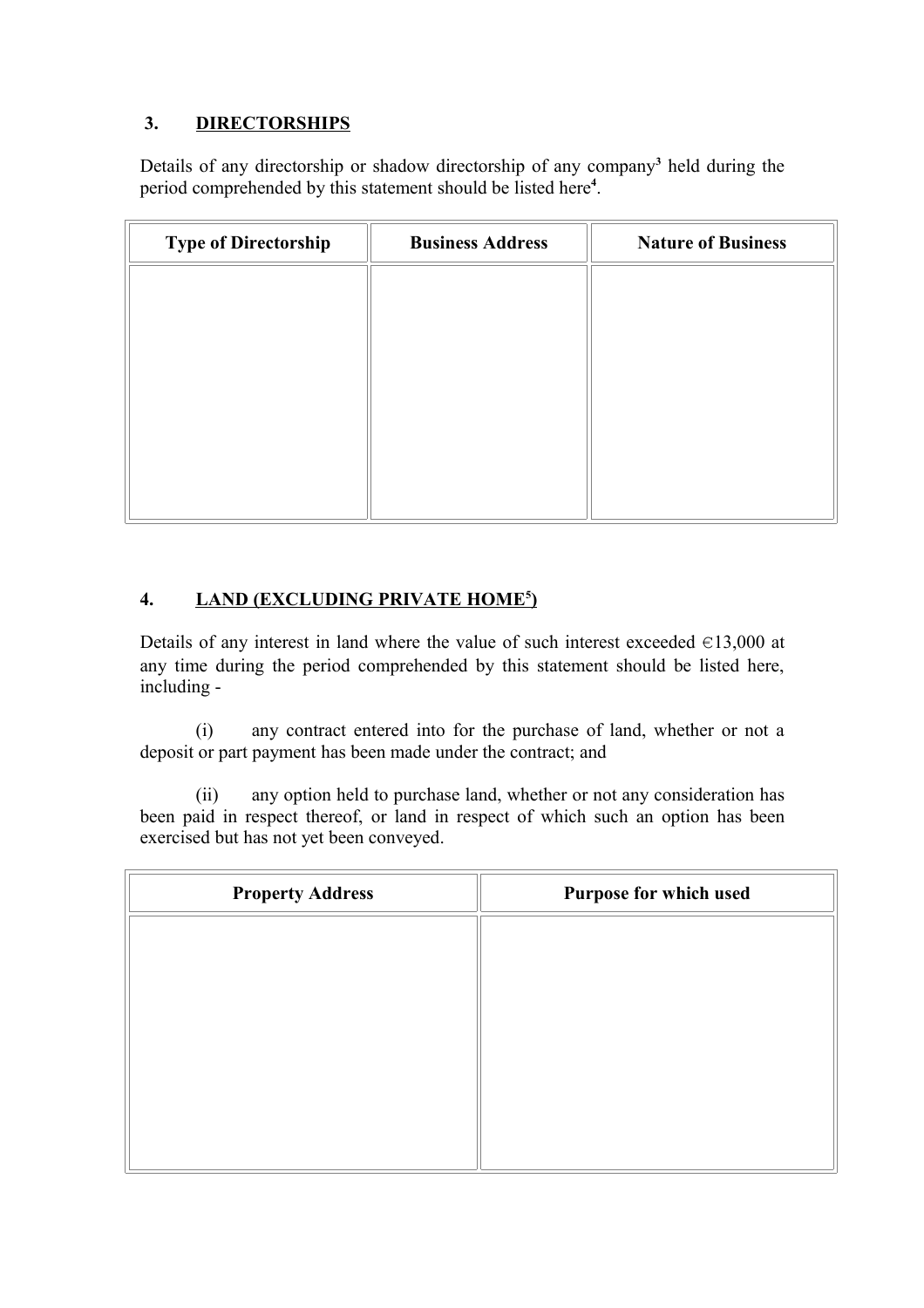# **5. TRAVEL, ACCOMMODATION, MEALS, ETC.**

Details of travel facilities, living accommodation, meals or entertainment supplied during the period comprehended by this statement, free of charge or at a price that was less than the commercial price or prices, should be listed here**<sup>6</sup>** .

| <b>Full Description</b> | <b>Name and Address of Supplier</b> |
|-------------------------|-------------------------------------|
|                         |                                     |
|                         |                                     |
|                         |                                     |
|                         |                                     |
|                         |                                     |
|                         |                                     |
|                         |                                     |
|                         |                                     |

# **6. OTHER REMUNERATED POSITIONS**

Details of any remunerated positions held as a political or public affairs lobbyist, consultant or adviser during the period comprehended by this statement, should be listed here.

| <b>Full Description of Position</b> | Name and Address of Person / Company<br>/ Organisation |
|-------------------------------------|--------------------------------------------------------|
|                                     |                                                        |
|                                     |                                                        |
|                                     |                                                        |
|                                     |                                                        |
|                                     |                                                        |
|                                     |                                                        |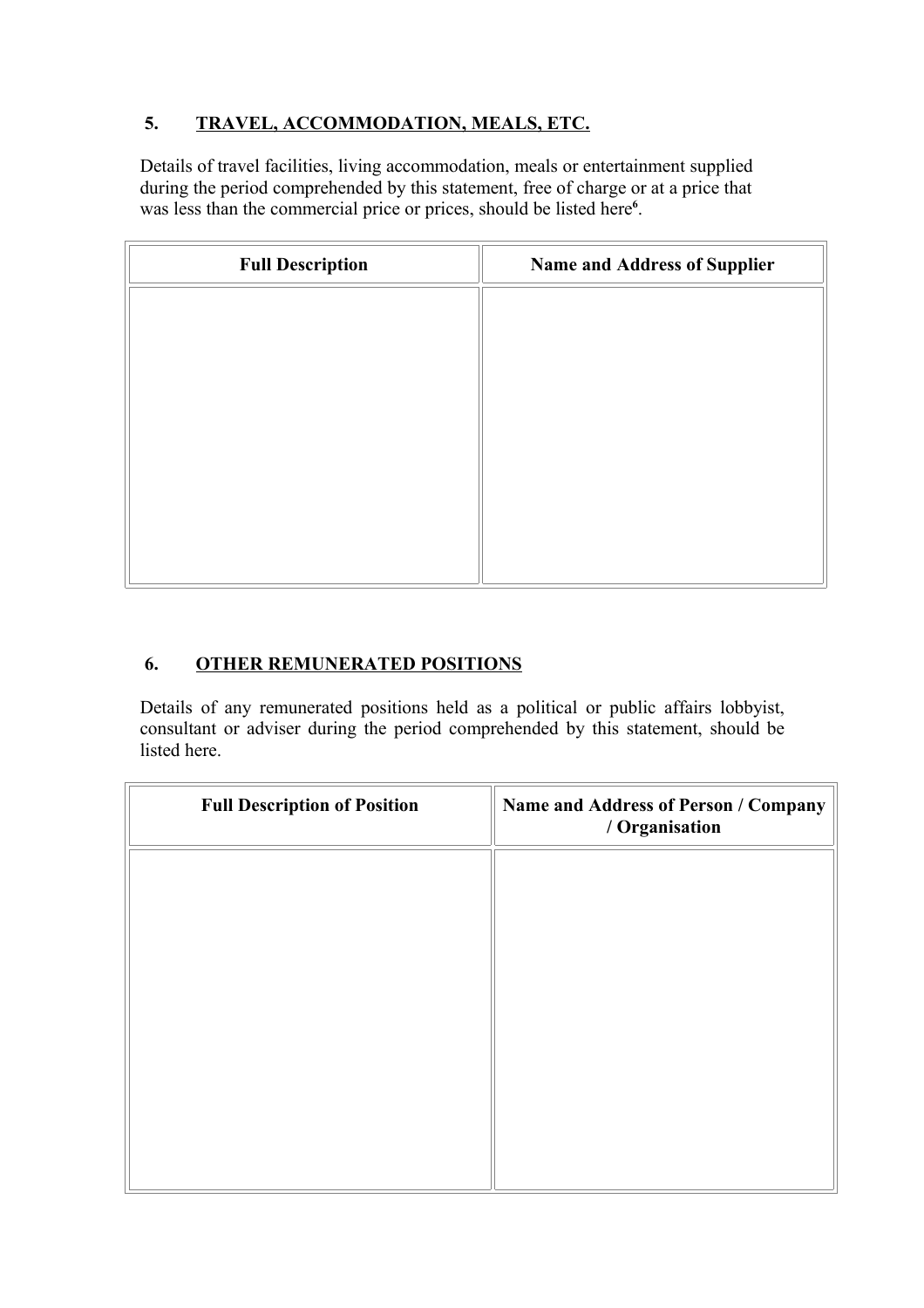### **7. PUBLIC SERVICE CONTRACTS**

Details of any contract to which the person concerned was a party, or was in any other way, directly or indirectly interested, for the supply of goods or services to a Minister of the Government, or a public body during the period comprehended by this statement, if the value of the goods or services supplied exceeded  $\in 6,500$  or, in case other goods or services were supplied under such a contract if the aggregate of their value and the value aforesaid exceeded  $\in 6,500$ , should be listed here.

| <b>Description of Contract and</b><br><b>Interest</b> | <b>Name and Address of</b><br>Contractor | Minister /<br><b>Public Body Concerned</b> |
|-------------------------------------------------------|------------------------------------------|--------------------------------------------|
|                                                       |                                          |                                            |
|                                                       |                                          |                                            |
|                                                       |                                          |                                            |
|                                                       |                                          |                                            |
|                                                       |                                          |                                            |

#### **8. GIFTS, PROPERTY & SERVICES**

Details of:

(i) any gift given during the period comprehended by this statement**<sup>7</sup>** ;

(ii) property supplied or lent, or a service supplied to the person, once or more than once by the same person, during the period comprehended by this statement, for a consideration or considerations, or at a price or prices less than the commercial consideration or considerations, or the commercial price or prices, by more than  $\in 650$ ; and

(iii) property lent, or a service supplied to the person, once or more than once by the same person, during the period comprehended by this statement, free of charge if the commercial consideration or considerations, or the commercial price or prices was, or were more than  $\in 650^8$ ;

should be listed here**<sup>9</sup>** .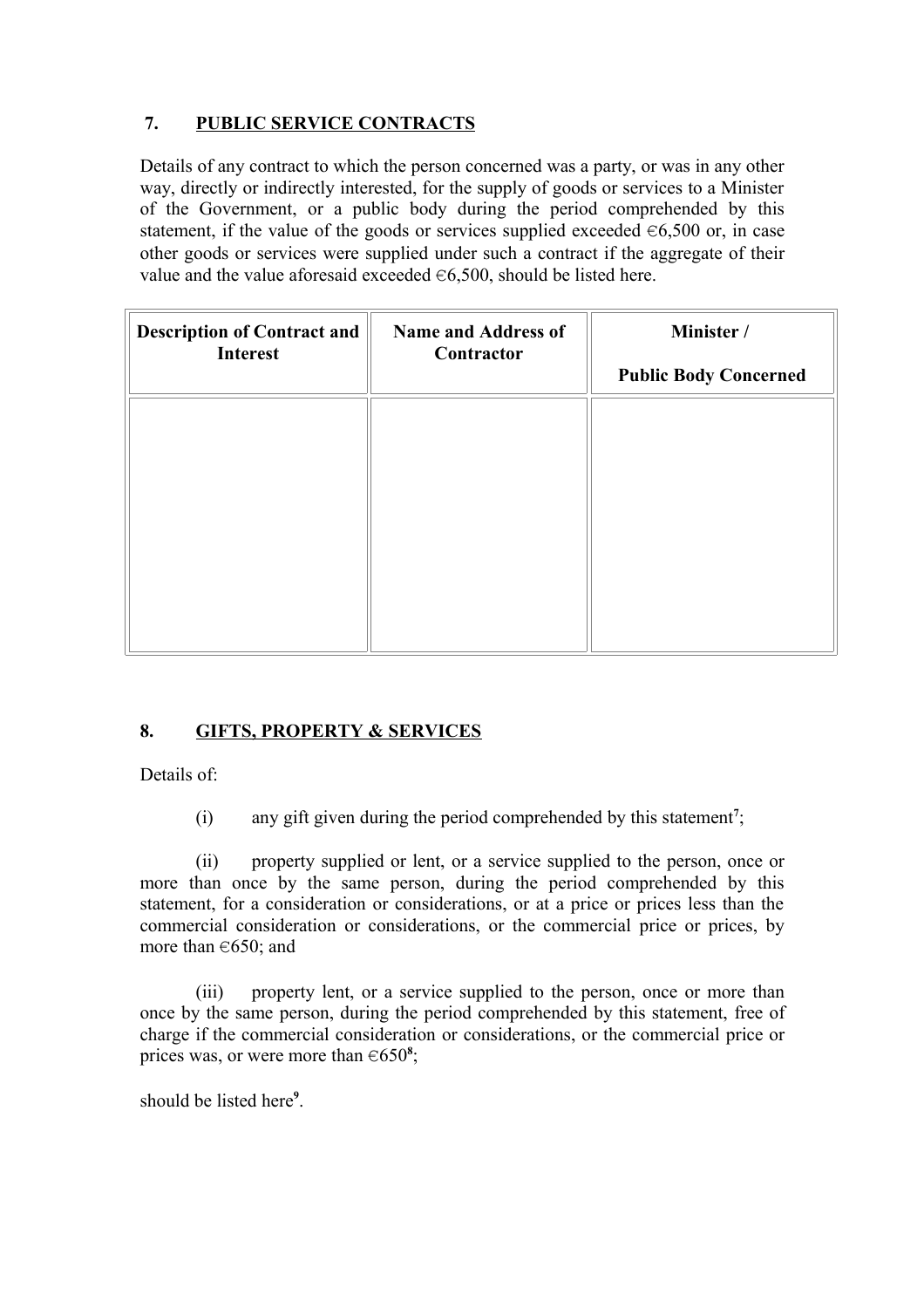| Full Description of Gift, Property and/or<br><b>Service</b> | Name and Address of Benefactor,<br><b>Supplier and/or Lender</b> |
|-------------------------------------------------------------|------------------------------------------------------------------|
|                                                             |                                                                  |
|                                                             |                                                                  |
|                                                             |                                                                  |
|                                                             |                                                                  |
|                                                             |                                                                  |

# **9. OTHER INTERESTS**

In line with the provisions of Section 30 of the Ethics in Public Office Act 1995, voluntary statements in respect of any interests not specified in the Second Schedule to that Act (i.e. other than those specified at 1. to 8. above), and which are held by you may be listed here if it is considered that such interests could materially influence you in or in relation to the performance of your official duties.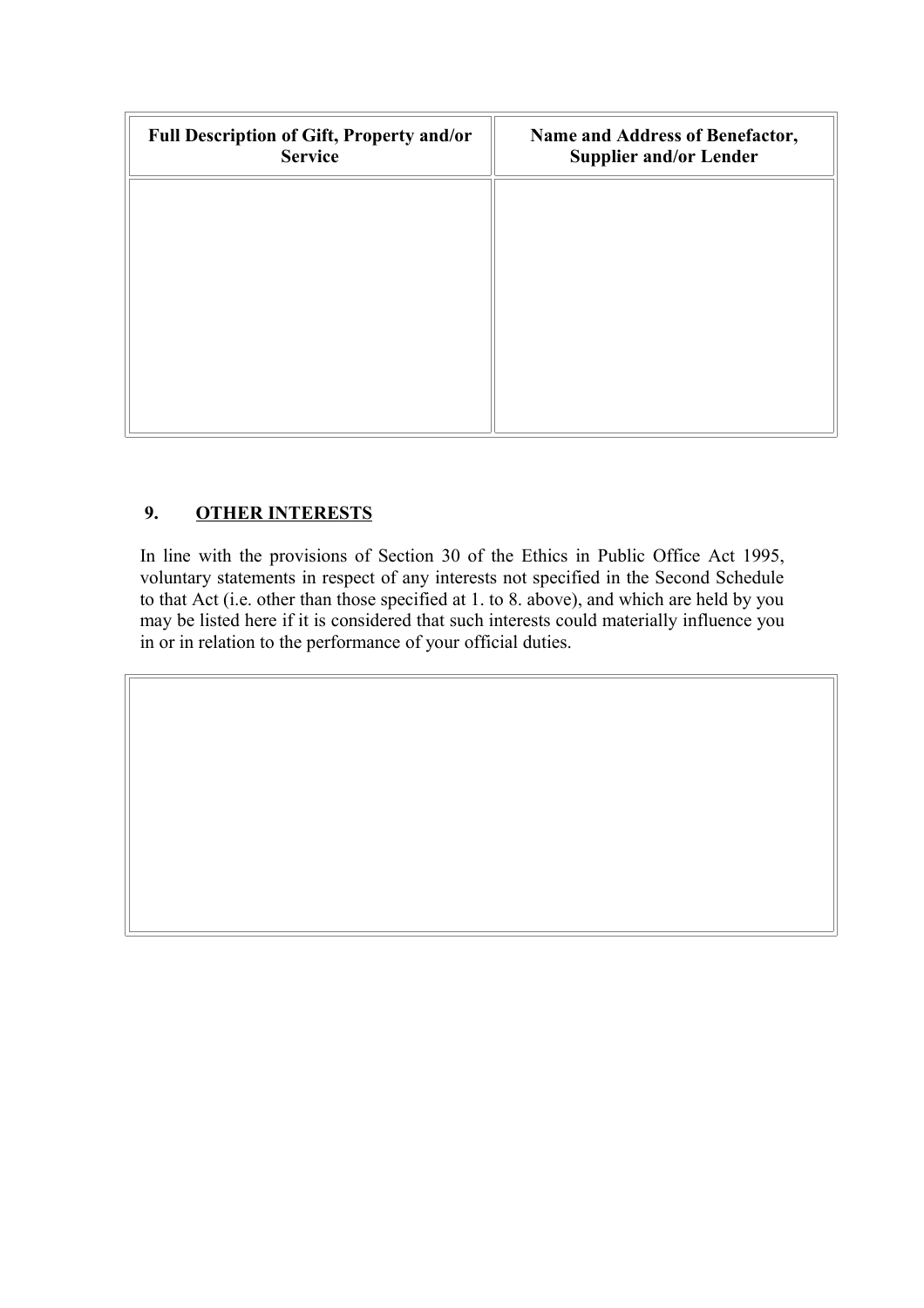# **OBLIGATIONS TO DISCLOSE A MATERIAL INTEREST IN AN OFFICIAL**

#### **FUNCTION AND NOT TO ENGAGE IN CERTAIN ACTIVITIES**

I am also aware of the obligations placed on me by sections  $19(3)(a)(ii)^{10}$  and  $19(3)(a)$ (iii)**<sup>11</sup>** of the Ethics in Public Office Act 1995 and of the requirement to furnish a statement of interests not later than 28 days from the date on which the office holder to whom I act as a special adviser ceases to hold that office.

I understand that this form will be laid before the Oireachtas and that, under the Standing Orders relative to Public Business of Dáil Éireann and also of Seanad Éireann, it is considered public.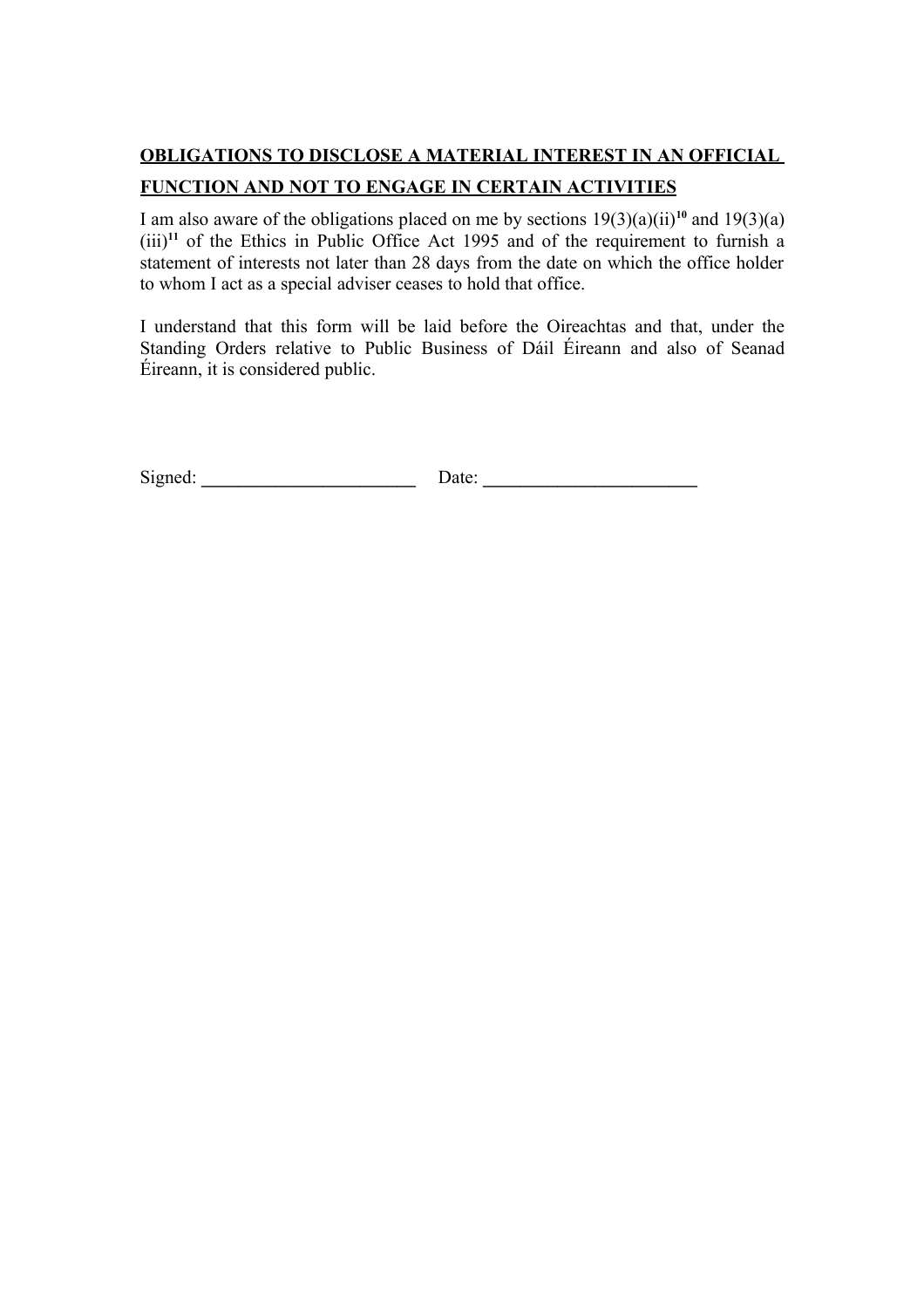#### **NOTES**

<sup>1</sup> which could materially influence you in or in relation to the performance of the functions of a special adviser by reason of the fact that such performance could so affect those interests as to confer on or withhold from you a substantial benefit,

**2** "*holding*" does not include money in a current, deposit or other similar account with a financial institution.

<sup>3</sup> "*company*" means any body corporate;

**4** "*shadow directorship*" means the position held by a person who is a shadow director within the meaning of the Companies Acts 1963 to 1990, or, in the case of a public body that is not a company (within the meaning of the Companies Act 1963) and is specified in subparagraph (8), (9), (10), (11), or (12), or stands prescribed for the purposes of subparagraph (13), of paragraph 1 of the First Schedule to the Ethics in Public Office Act 1995, the position held by the person in accordance with whose instructions or directions, the members of the body, or the members of the board or other body that controls manages or administers that body, are accustomed to act.

<sup>5</sup> but excluding any interest in land consisting of any private home of the person or of his or her spouse or civil partner, that is to say, a building or part of a building that is occupied by the person or his or her spouse or a child of the person or of the spouse as a separate dwelling and any garden or other land usually occupied with the dwelling, being land that is subsidiary or ancillary to it, is required for its amenity or convenience and is not being used or developed primarily for commercial purposes.

#### **6** but excluding:

- (a) travel facilities, living accommodation, meals or entertainment provided
	- (i) within the State, or
	- (ii) in the course and for the purpose of:
		- the performance of the functions of the person as a special adviser, or
		- the trade, profession, employment, vocation or other occupation of the person (other than as a special adviser); or
- (b) travel facilities, living accommodation, meals or entertainment supplied to the person by a relative or civil partner or friend of the person, or of his or her spouse or civil partner, or of a child of the person or of his or her spouse, where such supply was in the nature of a gift to the person and for personal reasons only, unless the acceptance of such facilities, accommodation, meals or entertainment might reasonably be seen to have been capable of influencing him or her in the performance of his or her functions as a special adviser;

(c) travel facilities, living accommodation, meals or entertainment supplied to the person, once or more than once by the same person during the period comprehended by this statement, free of charge if the commercial price, or the aggregate of the commercial prices, of the facilities, accommodation, meals or entertainment did not exceed €650; or

(d) travel facilities, living accommodation, meals or entertainment supplied to the person, once or more than once by the same person during the period comprehended by this statement, at a price or prices less than the commercial price or prices by not more than  $\epsilon$ 650.

<sup>2</sup> but excluding: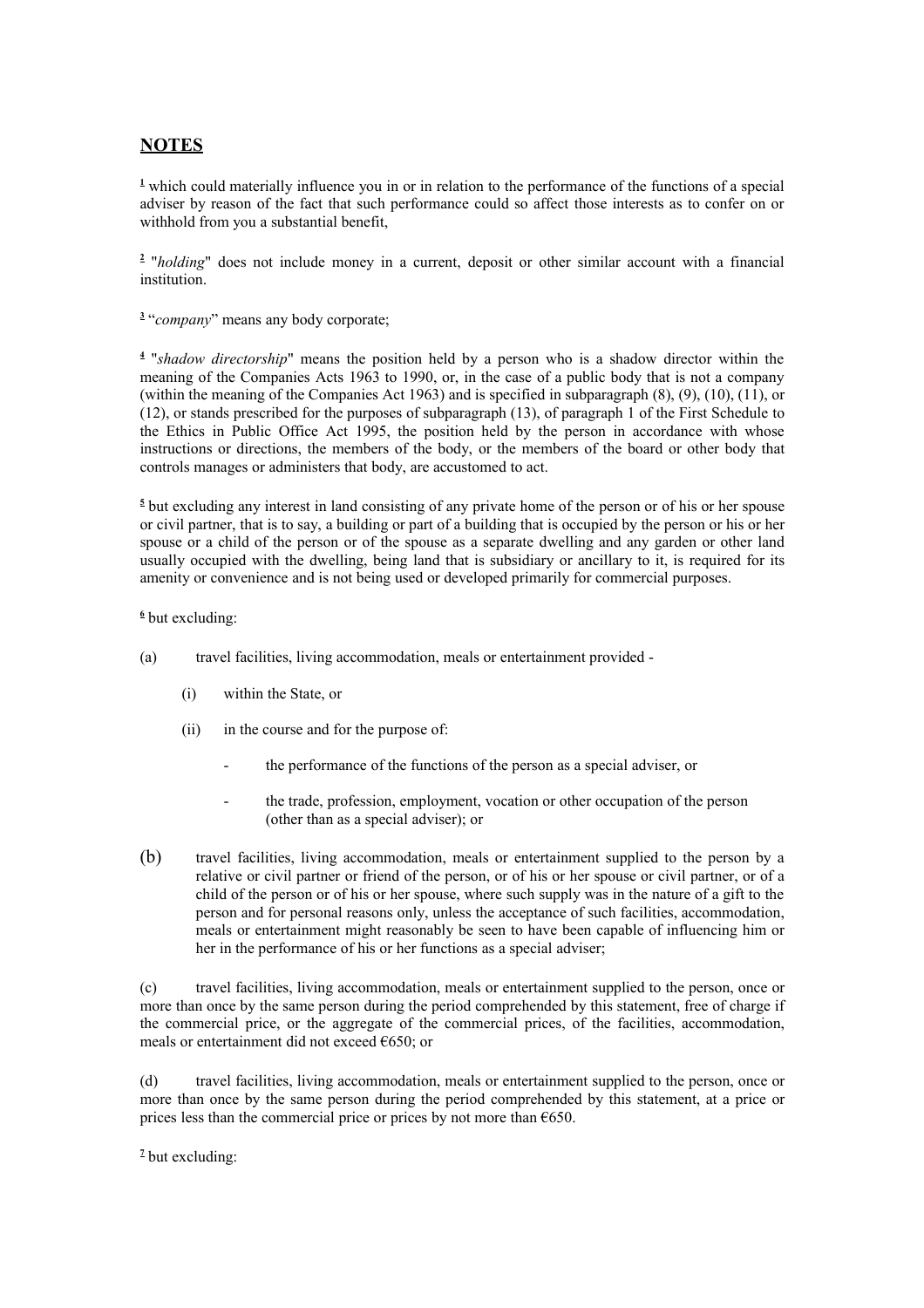(i) a gift given to the person by a relative or civil partner or friend of the person or of his or her spouse or civil partner or of a child of the person or his or her spouse for purely personal reasons only, unless the acceptance of the gift by the person could have materially influenced him or her in the performance of his or her functions as a special adviser; and

(ii) a gift given to the person, or gifts given to the person by the same person, during the period comprehended by the statement, as respects which the value, or the aggregate value, of the property the subject of the gift or gifts did not exceed  $\epsilon$ 650 at any time during the period comprehended by the statement.

<sup>8</sup> other than property supplied or lent or a service supplied to a person by a relative or civil partner or friend of the person or of his or her spouse or civil partner or of a child of the person or of his or her spouse where such supply or loan was in the nature of a gift to the person and for personal reasons only unless the acceptance of the property or loan or the service by the person could have materially influenced him or her in the performance of his or her functions as a special adviser.

<sup>2</sup> insofar as services in (ii) and (iii) relate to legal or medical services (including psychiatric or psychological services), it is only necessary to state that such services were supplied to you or to a person (who need not be identified) in respect of whom you are required to make a statement.

 $10$  in any case where a function as a special adviser falls to be performed and the special adviser has actual knowledge that he or she, or a connected person within the meaning of the Ethics in Public Office Act 1995 and section 97 of the Civil Partnership and Certain Rights and Obligations of Cohabitants Act 2010, has a material interest in a matter to which the function relates, he or she shall prepare and furnish to the office holder who appointed the special adviser, or on whose behalf the appointment was made, and to the Standards in Public Office Commission a statement in writing of those facts and shall not perform the function unless there are compelling reasons requiring him or her to do so. If the special adviser proposes to perform the function, he or she shall prepare and furnish to the office holder and to the Standards Commission a statement in writing of the compelling reasons aforesaid.

 $11$  If the remuneration of a special adviser exceeds a prescribed amount (currently the second long service increment point of the higher executive officer standard (non-personal pension contribution) scale in the Civil Service), the special adviser shall undertake not to engage in any trade, profession, vocation or other occupation, whether remunerated or otherwise, which might reasonably be seen to be capable of interfering or being incompatible with the performance by the person of his or her functions as a special adviser.

#### **Additional information**

Additional information on the requirements of the Ethics Acts and further relevant definitions are set out in the Standards in Public Office Commission's guidelines for public servants on compliance with the provisions of the Ethics in Public Office Acts 1995 and 2001. In addition to the guidelines, public servants may seek information or advice from the Standards in Public Office Commission (tel: 01 639 5666; e-mail: [sipo@sipo.gov.ie\)](mailto:sipo@sipo.gov.ie) concerning any provision of the legislation or the application of any such provision in any particular case.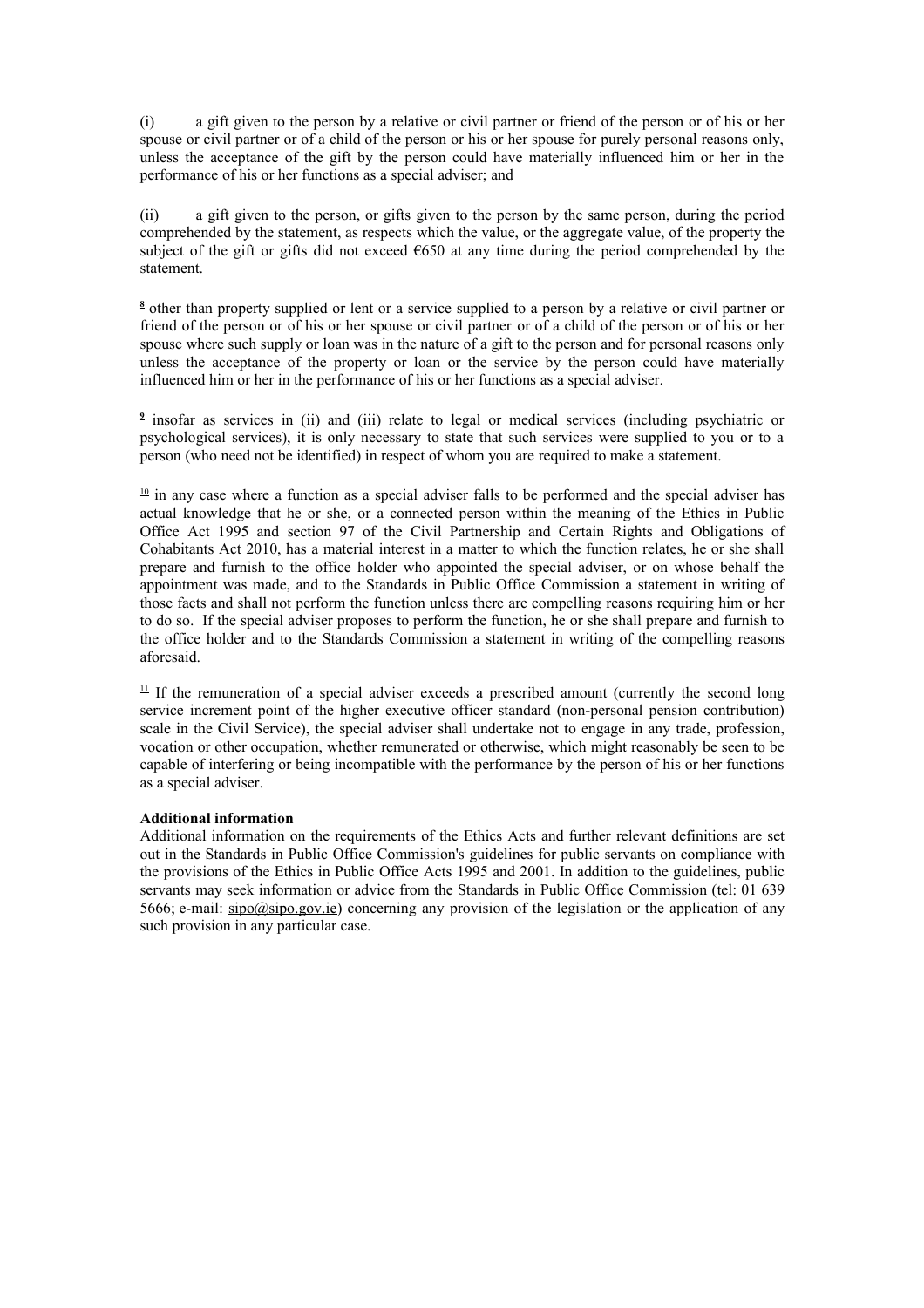#### ETHICS IN PUBLIC OFFICE ACT 1995 SECTION 19

Special advisers. **19.**—(1) In this section *"*special adviser*"* means a person who—

- (*a*) occupies or occupied a position to which section 7(1)(e) of the *Public Service Management (Recruitment and Appointments) Act 2004* relates, having been selected for appointment to that position by an office holder personally otherwise than by means of a competitive procedure, or
- (*b*) is or was employed under a contract for services by an office holder, having been selected for the award of the contract by an office holder personally otherwise than by means of a competitive procedure,

and whose function or principal function as such a person is or was to provide advice or other assistance to or for the office holder.

 (2) The period for which a person acting as a special adviser occupies the excluded position concerned or is employed under the contract for services concerned shall end not later than the date on which the office holder to whom he or she is acting as a special adviser ceases to hold the office by reference to which he or she is an office holder.

(3) (*a*) If the remuneration of a person as a special adviser exceeds a prescribed amount, then—

(i) subject to *section 20 (3)*, in each year during any part of which the person is a special adviser, he or she shall prepare and furnish to the office holder concerned and the Commission a statement in writing of—

(I) the interests of the person, and

(II) the interests of which he or she has actual knowledge of his or her spouse or civil partner or a child of the person or of his or her spouse, during the appropriate period specified in *section 20 (1)* which could materially influence the person in or in relation to the performance of his or her functions as a special adviser by reason of the fact that such performance could so affect those interests as to confer on or withhold from the person or the spouse or civil partner or child a substantial benefit,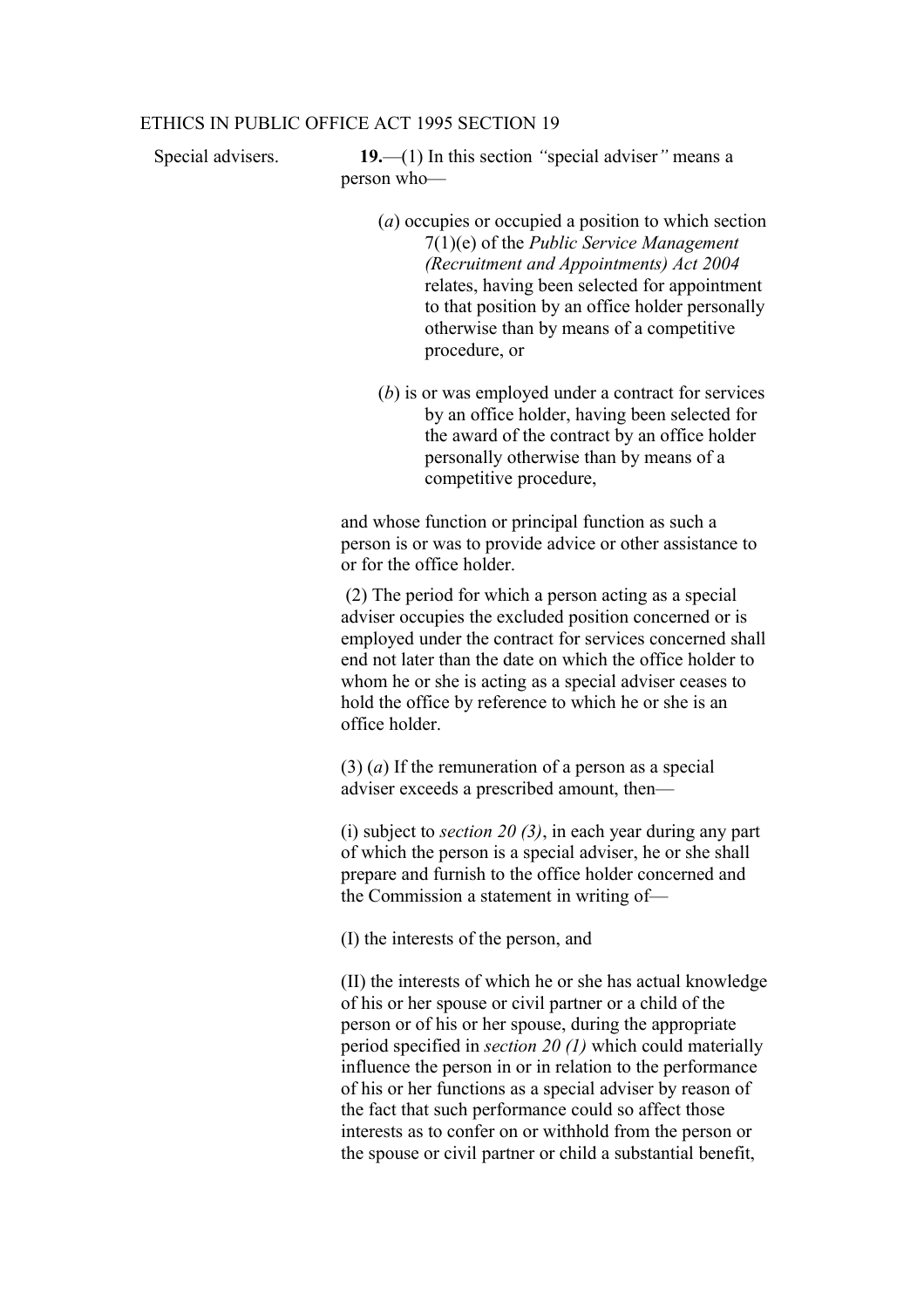(ii) in any case where such a function falls to be performed and he or she has knowledge that he or she or a connected person has a material interest in a matter to which the function relates, he or she—

(I) shall, as soon as may be, prepare and furnish to the office holder and to the Commission a statement in writing of those facts,

(II) shall not perform the function unless there are compelling reasons requiring him or her to do so, and

(II) shall, if he or she proposes to perform the function, prepare and furnish to the office holder and the Commission, before or, if that is not reasonably possible, as soon as may be after such performance, a statement in writing of the compelling reasons aforesaid,

and

(iii) the person shall undertake not to engage in any trade, profession, vocation or other occupation, whether remunerated or otherwise, which might reasonably be seen to be capable of interfering or being incompatible with the performance by the person of his or her functions as a special adviser.

(*b*) Different amounts may be prescribed under *paragraph (a)* in relation to different categories of special adviser.

(4) An office holder shall, in respect of a person who acts or acted as a special adviser to him or her, lay the following documents before each House of the Oireachtas, that is to say—

(*a*) a copy of the contract, or a statement in writing of the terms and conditions, under which the person acts or acted as a special adviser,

(*b*) a copy of any statement under *subsection (3) (a) (i)* of the interests of the person furnished to the office holder,

(*c*) a statement as to whether the person is a relative of the office holder, and

(*d*) if *subsection (3)* applies to the person, a statement of the qualifications of the person relevant to his or her functions as a special adviser.